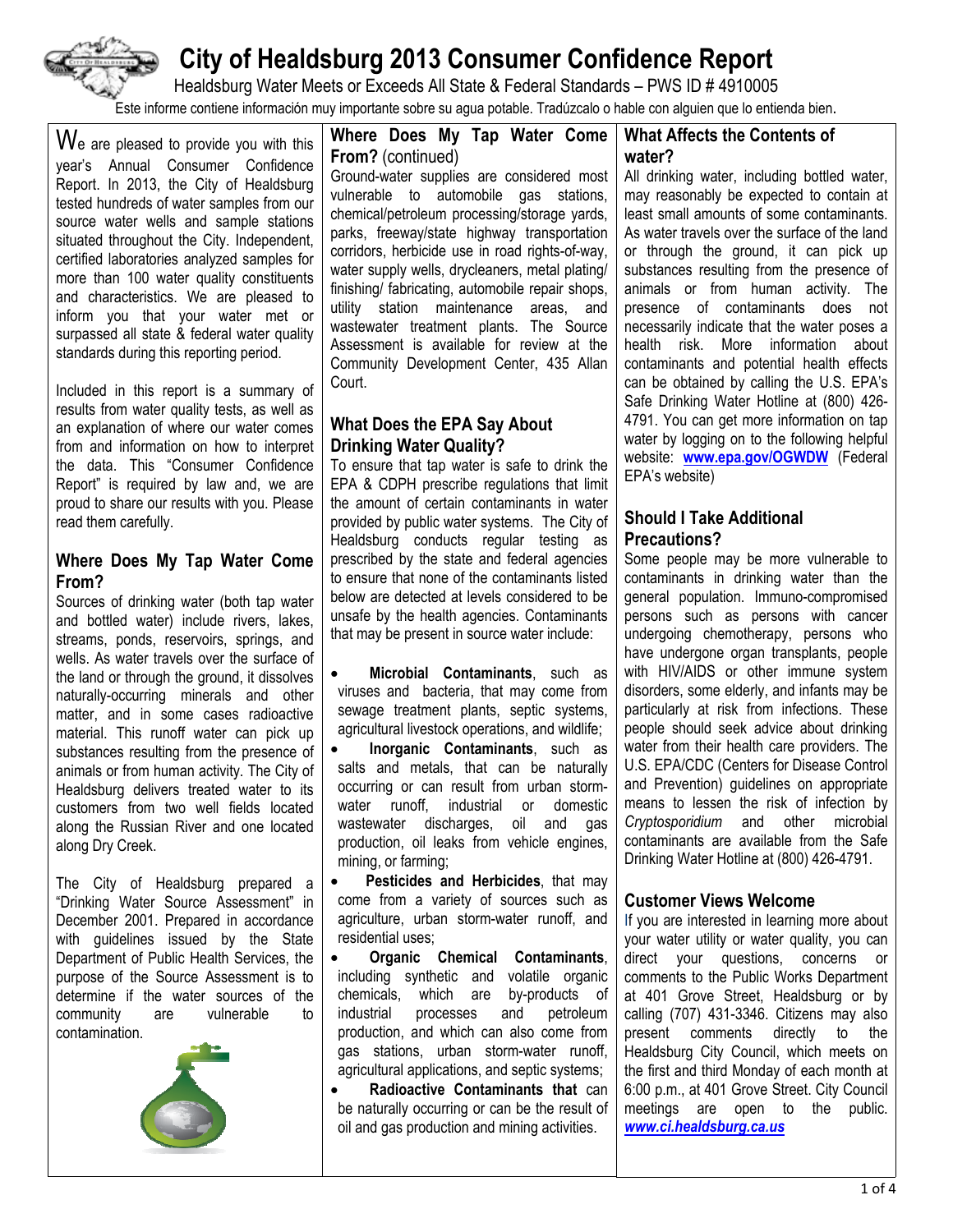# **Definitions:**

**Copper -** The governing regulation to determine whether copper is present above or below the standard is based on the 90th percentile value for the most recent testing. The 90th percentile is the ninth highest value measured of ten test results. The 90th percentile value for the 2011 testing performed in Healdsburg was <1300 ppb. The MCL, or action level for copper is 1300 ppb. One of the thirty-three test sites exceeded the action level.

**Fluoridation -** Healdsburg's water is dosed with fluoride for dental benefits pursuant to a 1952 City of Healdsburg voter initiative (Ordinance No. 1952-14). The water is dosed to a concentration of 0.8 milligrams per liter in accordance with CDPH regulations. Knowing that the water is fluoridated could potentially affect decisions for you and your family regarding fluoride supplements and other dental treatments Our monitoring showed that the fluoride levels in the treated water ranged from 0.31 mg/l to 1.05 mg/l, with an average of 0.84 mg/l.\*For more information on Fluoridation, please visit the CDPH website at www.cdph.ca.gov/certlic/drinkingwater/Pages/Fluoridation.aspx .

**Lead -** The governing regulation to determine whether lead is present above or below the standard is based on the 90th percentile value for the most recent testing. The 90th percentile is the ninth highest value measured of ten test results. The 90th percentile value for the 2011 testing performed in Healdsburg was < 5 ppb. The maximum contaminant level, or action level for lead is <15 ppb. None of the thirty-three test sites exceeded the action level.

**Manganese -** The concentration in some production wells exceeds the secondary MCL. Manganese in excess of the secondary MCL can chemically react with the chlorine added to disinfect the water and form a dark colored precipitate. This precipitate can stain plumbing fixtures such as sinks and toilet bowls, and may cause staining of light colored laundry. By blending water from a number of sources, the average manganese concentration was <20 ppb in 2013. The MCL for Manganese is 50 ppb.

**Maximum Contaminant Level (MCL) -** The highest level of a contaminant that is allowed in drinking water. Primary MCLs are set as close to the PHGs (or MCLGs) as is economically and technologically feasible.

**Maximum Contaminant Level Goal (MCLG)** - The level of contaminant in drinking water below which there is no known or expected risk to health. MCLGs are set by the U.S. EPA.

**Maximum Residual Disinfectant Level (MRDL) -** The level of disinfectant added for water treatment that my not be exceeded at the customers tap.

**Maximum Residual Disinfectant Level Goal (MRDLG) -** The level of disinfectant added for water treatment below which there is no known or expected risk to health. MRDLGs are set by the U.S. EPA.

**Primary Drinking Water Standard (PDWS) -** MCLs and MRDLs for contaminants that affect health along with their monitoring and reporting requirements and water treatment requirements.

**Public Health Goal (PHG) -** The level of contaminant in drinking water below which there is no known or expected risk to health. PHG's are set by the U.S. EPA.

**Regulatory Action Level (AL) -** The concentration of a contaminant which, if exceeded, triggers treatment or other requirements that a water system must follow.

**Secondary Maximum Contaminant Level (SMCL**) - The level set to protect the odor, taste, and appearance of drinking water.

**Treatment Technique (TT) -** A required process intended to reduce the level of contaminant in water.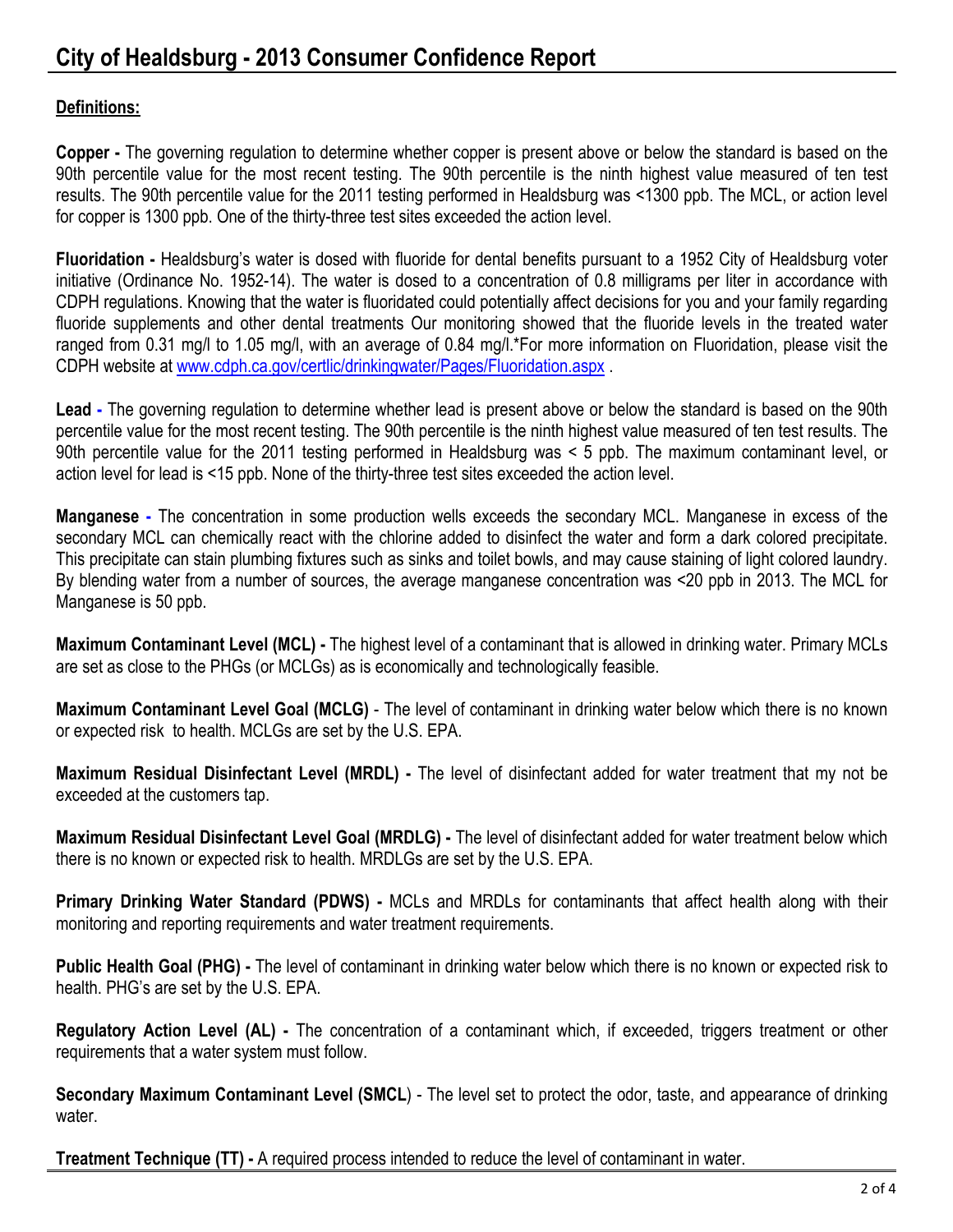## **How Do I Read the Water Quality Table?**

Detected substances that exceed a Public Health Goal (PHG) or Maximum Contaminant Level Goal (MCLG) must be reported. PHGs are set by the California EPA. PHGs provide more information on the quality of drinking water to customers, and are similar to their federal counterparts MCLGs. Both PHGs and MCLGs are levels that are of an advisory nature only and non-enforceable. Both PHGs and MCLGs are concentrations of a substance for which there are no known or expected health risks. The regulations require a listing of the PHG and/or MCLG for each detected chemical contaminant, a definition of terms, and information on violations and a statement about health concerns of chemicals detected above regulatory limits. Some additional substances of interest are listed even though no PHG or MCLG have been established.

The table in this report lists all of the contaminants for which state or federal standards have been set that the City detected during the current reporting period. The presence of these contaminants does not necessarily mean that the water poses a health risk. To review the quality of your drinking water, compare the highest concentration detected and the corresponding MCL. As you can see, none of the levels reported exceeded those considered harmful by state and federal agencies.

If present, elevated levels of lead can cause serious health problems, especially for pregnant women and young children. Lead in drinking water is primarily from materials and components associated with service lines and home plumbing. The City of Healdsburg is responsible for providing high quality drinking water, but can not control the variety of materials used in plumbing components. When your water has been sitting for several hours, you can minimize the potential for lead exposure by flushing your tap for 30 seconds to 2 minutes before using water for drinking or cooking. If you concerned about lead in your water you may wish to have your water tested. Information on lead in drinking water, testing methods and steps you can take to minimize exposure is available from the Safe Drinking Water hotline, or at http:www./epa.gov/safewater/lead.

## **What Are Drinking Water Standards?**

There are over 100 standards set by the California Department of Public Health Services (CDPH) for compounds that could be found in drinking water. The City has sampled for most of the compounds and if they were not detected they are still included in the Water Quality Table.

There are two types of limits, known as standards. Primary standards set limits for substances that may be harmful to humans if consumed in large quantities over certain periods of time. Secondary standards are limits for substances that could affect the water's taste, odor, and appearance. Regulations set a Maximum Contaminant Level (MCL) for each of the primary and secondary standards. The MCL is the highest level of a substance that is allowed in drinking water.

**Abbreviations** 

**PPM-** Parts per million **NTU-** Nephelometric turbidity units- clarity of water **PPB-** Parts per billion **pCi/l-** A measure of radiation **N/A-** Not applicable **ND-** Constituent not found in reporting limit **NS- No Standard <b>MS-** No Standard **metally consider the amount of electrical** and **unit expressing the amount of electrical** conductivity of a solution

**City of Healdsburg Water Conservation Program in effect.** We are in Stage 2 of water conservation measures under Ordinance 1077. Stage 2 goals are to achieve an overall reduction of water use of 20 percent. For water conservation tips please visit www.healsdburg.ca.us or www.wateroff.org .